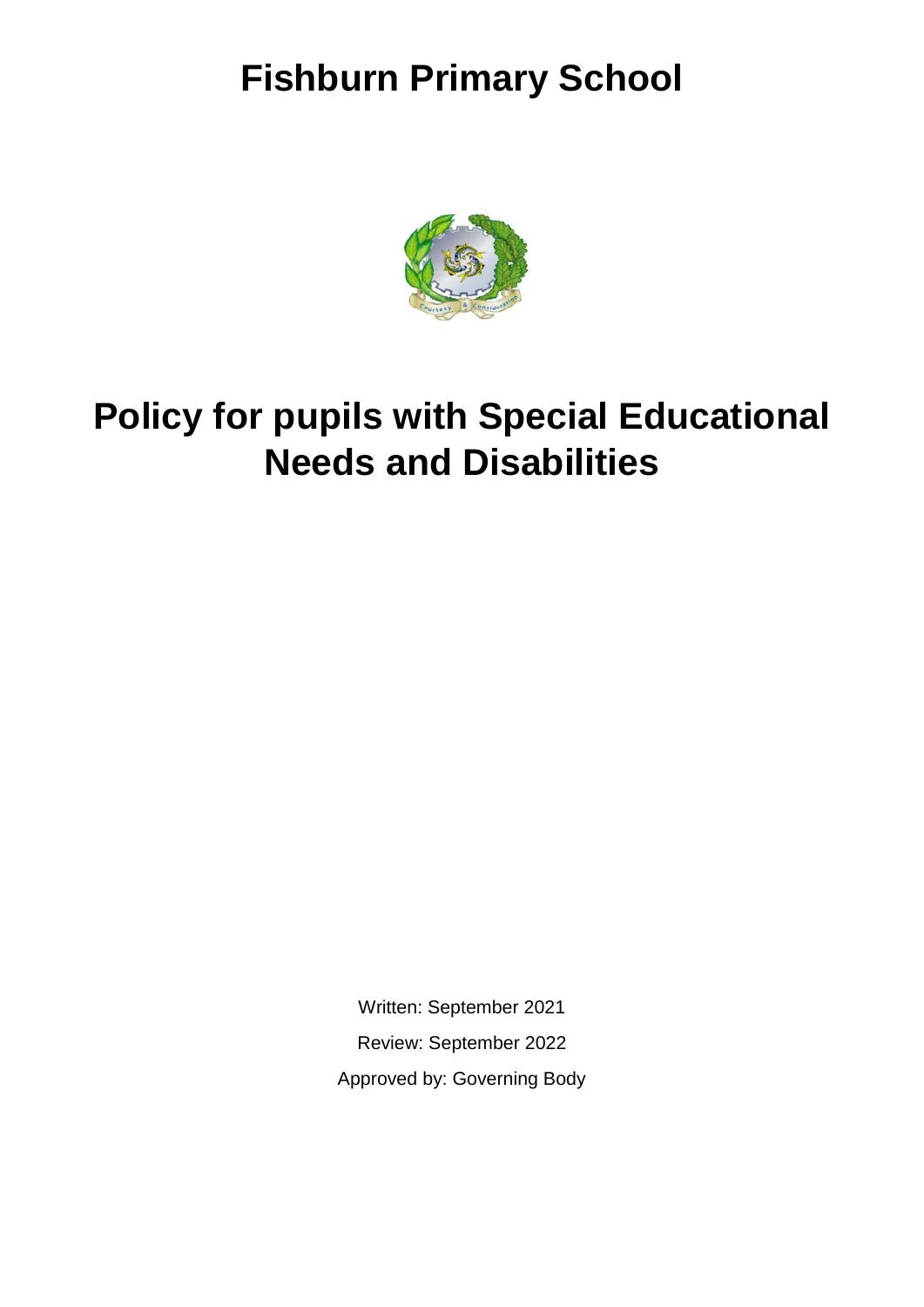## **Special Education Needs Policy.**

#### **This policy should be read in conjunction with The Code of Practice, The SEND Information Report and the following:**

- Equality Objectives
- Accessibility Plan
- Assessment for Learning
- Anti Bullying Policy
- Medical Needs Policy

#### **Definitions:**

#### **Definition of Special Education Needs and Disability (SEND):**

For the purposes of this policy we have used the term Special Educational Needs as defined by the Special Educational Needs and Disability Code of practice: 0 – 25 implemented in September 2014.

A child or young person has SEND if they have a learning difficulty or disability which calls for special educational provision to be made for him or her. *(Code of Practice D.F.E 2014)*

A child of compulsory school age has a learning difficulty or disability if he or she:

- a) Has a significant greater difficulty in learning than the majority of pupils or the same age; or
- b) Has a disability which prevents or hinders him or her from making use of facilities of a kind generally provided for others of the same age in mainstream schools.

Special educational provision which meets the needs of children and young people with SEND includes:

• High quality teaching that is differentiated and personalized to meet the individual needs of the majority of children and young people. Some children and young people need educational provision that is additional to or different from this. This is special provision under Section 21 of the Children and Families Act 2014.

#### **Rationale:**

At Fishburn Primary School we are committed to offering an inclusive curriculum to ensure the best possible progress and outcomes for all of our pupils whatever their needs or abilities. Not all pupils with disabilities have special educational needs and not all pupils with SEND meet the definition of disability, but this policy covers all of these pupils.

Fishburn is an inclusive school and we cater for a wide range of SEND including pupils with:

- Communication and interaction needs,
- Cognition and learning needs,
- Social, emotional and mental health difficulties,
- Sensory or physical needs/

Our school welcomes all children and we value them as individuals, treating them equally and with respect. We believe that all children have the right to have their own particular needs recognised and addressed in order to achieve success. We believe that all teachers are teachers of children with SEND and it is therefore a whole school responsibility to ensure that these children's needs and addressed.

Through staff working together as a team and in partnership with pupils and their parents we strive to ensure that the following aims are met. We place a great deal of value on the role of the parent / carer in this partnership.

We do understand that it can be difficult in some cases for parents to deal with the fact that their child has additional needs and we are particularly sensitive in the early stages when a child is first identified as potentially having some additional need. We aim to reassure parents and carers and clarify issues / information for them throughout the SEND process. We recognise that parents hold key information and have knowledge and experience to contribute to the shared view of their child's need and the best ways of supporting them. All parents of pupils with SEND will be treated as partners and supported to play an active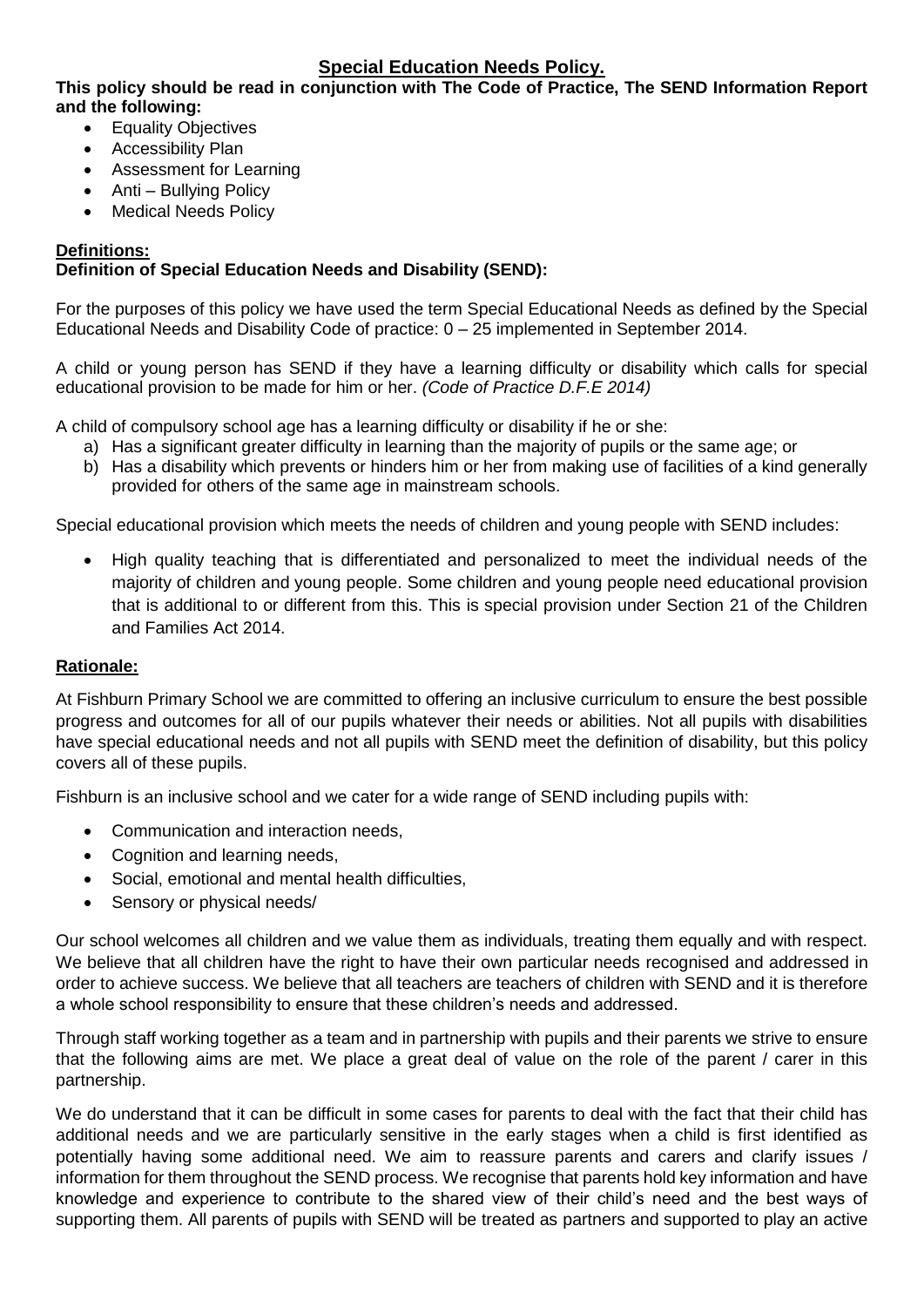and valued role in the child's education. We will always keep parents / carers well informed about their child's SEND needs and invite them to all review meetings.

# **Aims:**

- To follow the guidelines set out in the SEND Code of Practice,
- To ensure that all pupils have equal access to a broad and balanced curriculum, which is differentiated to meet individual needs and abilities,
- To identify children with SEND as early as possible and plan a program of support and intervention to address their needs,
- To regularly track the progress of children with SEND through school tracking systems, review meetings, lesson observations and provision maps and support plans,
- To provide good quality and regular training for staff in all relevant areas of SEND,
- To evaluate the impact of staff training and provision/ intervention programs,
- To develop good relationships with parents / carers to ensure pupils with SEND are supported well at both home and at school,
- To ensure that staff working with SEND children are clear about their roles,
- To ensure that the SEND budget is used appropriately to fund high quality resources for children with Special Education Needs,
- To work effectively with a range of other external agencies,
- To make good links with other mainstream primary schools, secondary schools and special schools.

# **Roles and Responsibilities:**

Provision for pupils with special education needs is a matter for the school as a whole.

# **Governing Body**

# **The governing body have the following responsibilities. They will:**

- Appoint a governor with specific responsibility for SEND,
- Have regard to the SEND Code of Practice and should oversee the implementation of the reform and provide strategic support to the head teacher,
- Publish information on the school's website about the implementation of the governing body's policy for pupils with SEND,
- Ensure that there is a qualified teacher designated as SENCO,
- Cooperate generally with the local authority including in developing the local offered and when the school is being named in an EHC plan.
- Ensure that arrangements are in place in schools to support pupils at school with medical conditions,
- Publish information about the arrangements for the admission of disabled children, the steps taken to prevent disabled children being treated less favourably than others, the facilities provided to assist access of disabled children and their accessibility plans.
- Ensure that all governors are aware of the schools SEND provision including the deployment of funding, equipment and personnel.

# **The Headteacher**

The Headteacher will have the following responsibilities.

They will:

- Take overall responsibility for implementing the code of practice.
- Ensure that the SENDCO has adequate time to carry out duties and is able to influence strategic decisions and SEND.
- Ensure the wider school community understand the implications of SEND provision for whole school improvement (from governors to classroom teachers and teaching assistants).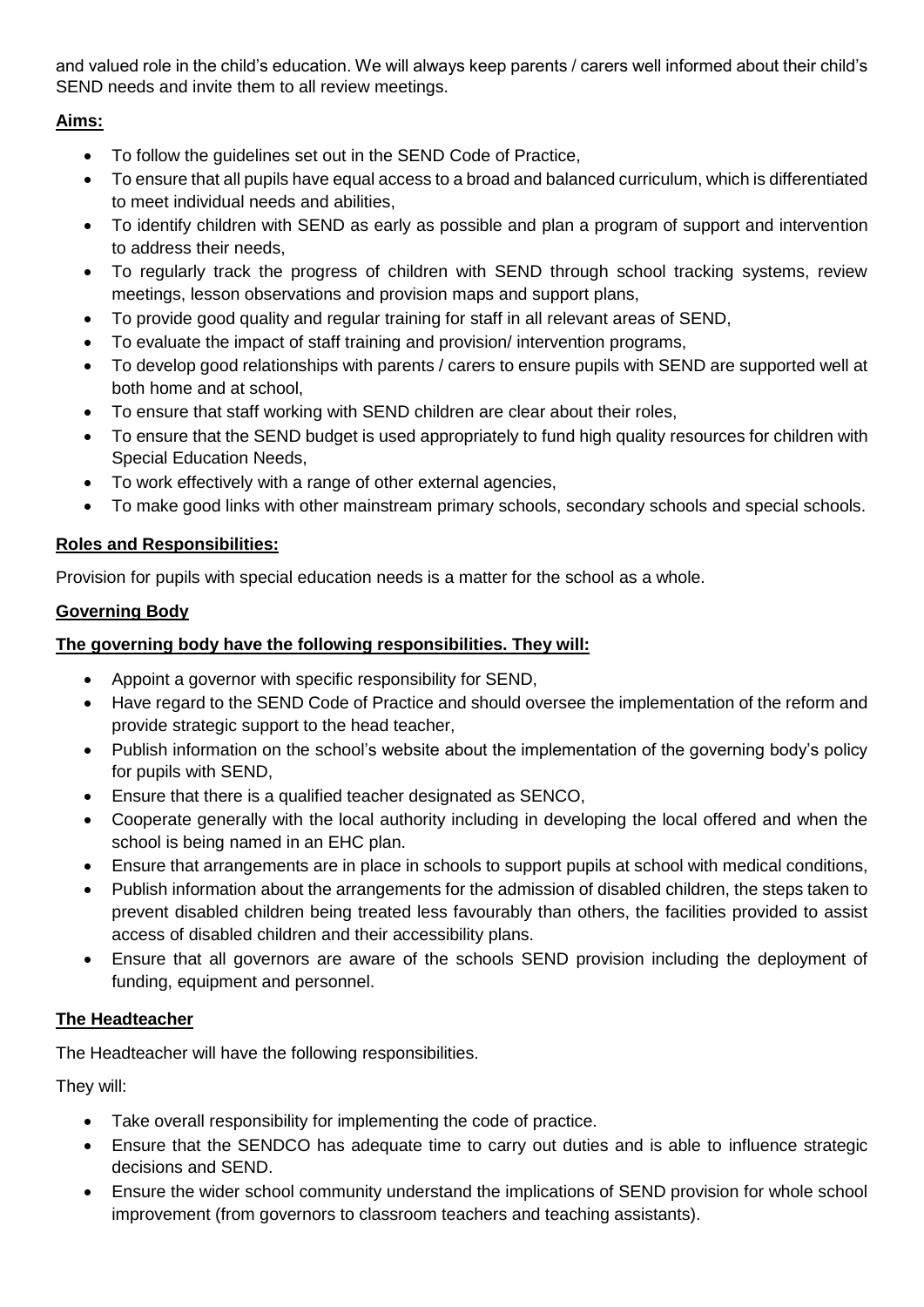- Put in place arrangements to ensure parents are regularly engaged in discussions about the progress of their child (at least three times per year).
- Ensure a process is in place for involving parents and young people in reviewing provision and planning for those currently on support plans and EHC plans and any newly identified pupils with SEND.
- Report to the governing body how resources are deployed to meet provision.

## **The Special Educational Needs Co-ordinator (SENDCO)**

The role of the SENDCO includes:

- Overseeing day to -day operation of the schools SEND policy,
- Co-ordinating provision for children with SEND,
- Liaising with designated teacher where a Looked after Child has SEND,
- Over seeing SEND support plans and ensuring teachers and support staff work closely with parents / carers to follow a graduated approach to SEND support.
- Advising on use of delegated budget / other resources,
- Liaising with parents of children with SEND
- Maintaining links with other education settings and outside agencies,
- Liaising with potential next providers of education
- Working with head and governors on Equality Act
- Ensuring that SEND records are up to date
- Contributing to the in-service training of staff.

## **Class Teachers**

Class teachers have the following responsibility to:

- Provide 'Quality First Teaching' and a graduated approach of assess, plan, do, review
- Focus on outcomes for the child: Be clear about the outcome wanted from any SEND support
- Be responsible for meeting special educational needs: Use the SENDCO strategically to support the quality of teaching, evaluate the quality of support and contribute to school improvement.
- Have high aspirations for every pupil: set clear progress targets for pupils and be clear about how the full range of resources are going to help reach them.
- Work in partnership with pupils and parents/carers in planning and reviewing progress, seek their views and provide regular updates on progress.

# **SEND support staff**

Class teachers work with SEND support staff to plan effective provision for pupils with SEND. Effective liaison between support staff and class teachers is essential to ensure planned activities are linked to targets set out in support plans.

- LSA / TA's are part of the whole school approach to SEND working in partnership with the class teacher and the SENDCO to deliver pupil progress and to narrow gaps in performance.
- The support they give should be focused on the achievement of specific outcomes within the graduated approach to SEND support agreed with parents in the context of high-quality teaching overall.
- LSA /Tas can be part of a package of support for the individual child but should never be a substitute for the teacher's involvement with that child.

# **Identification of SEND**

Through their discussions, observations, assessments and data analysis the Headteacher, SENDCO, class teachers, key workers and support staff will identify any children who are working well below others in the class and require extra support and appear to have SEND. These identified children will be monitored and listed on CPOMs under SEND so that the SENDCO has a record of concerns. Children with SEND may also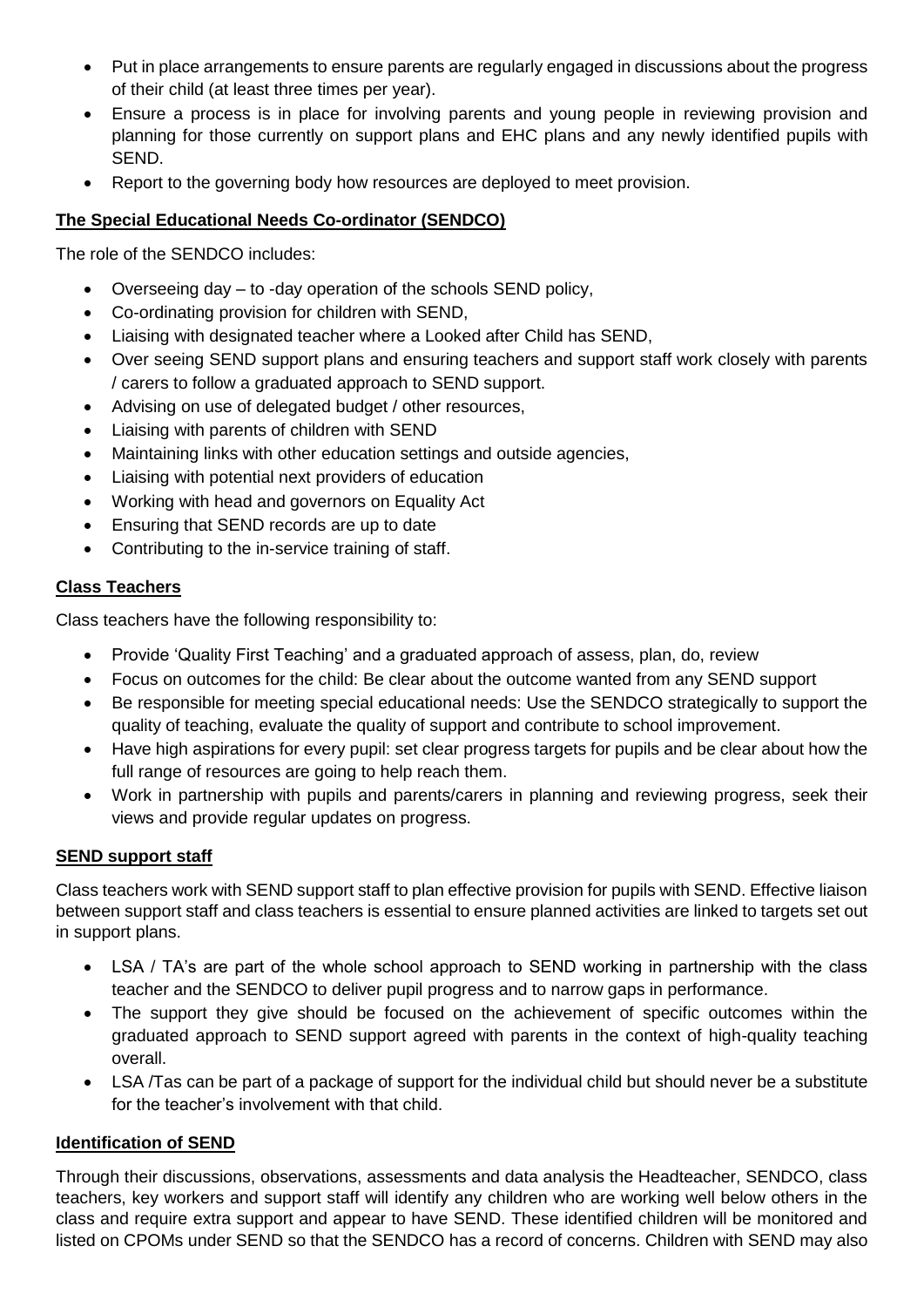be identified by outside agencies and organisations. Parents and carers may also inform the SENDCO or teaching staff of any concerns and possible Special Educational Needs. When a child is identified as having SEND they will be placed on the SEND register as SEND Support, and a support plan will be written.

## **SEND Support**

When a class teacher or the SENDCO identifies a child with Special Educational Needs, the class teacher will provide interventions through 'Quality First Teaching' that are additional to those provided as part of the school's usual differentiated curriculum. The triggers for SEND support are that, despite receiving quality first teaching the child:

- continues to make little or no progress in specific areas over a long period,
- continues working at a level substantially below that expected of children of a similar age,
- continues to have difficulty in developing literacy and mathematics skills,
- has emotional difficulties which substantially and regularly interfere with the child's own learning or that of the class group.
- has sensory or physical needs, and requires additional specialist equipment or regular advice or visits by a specialist service
- has ongoing communication or interaction difficulties that impede the development of social relationships and cause substantial barriers to learning.

If necessary the SENDCO, in partnership with parents and the child, may refer to outside agencies such as Educational Psychology or Specialist Support Teams for additional support.

#### **Referral for Education, Health and Care Assessment**

Where, despite the school having taken relevant and purposeful action to identify, assess and meet the SEND of a child, or the child has not made expected progress, the school or parents should consider requesting an Education, Health and Care Assessment. To inform this decision the local authority will expect to see evidence of action taken by the school.

These include:

- Records of regular interventions, strategies, reviews and their outcomes
- The pupil's health including the child's medical history where relevant
- Early Learning Goals and National Curriculum levels of attainment in literacy and mathematics
- Educational and other assessments, for example from an advisory specialist support teacher or an educational psychologist
- Views of the parents and of the child
- Involvement of other professionals such as health, social services or education welfare service.
- Costed provision maps Parents or school are the only partners who can request an Education, Health and Care Assessment.

#### **Education, Health and Care Plan (EHCP)**

An EHCP includes the following and will be reviewed annually:

- The pupil's name, address and date of birth
- Details of all of the pupil's special needs, including health needs
- Identification of the special educational provision necessary to meet the pupil's Special Educational Needs
- Short term targets for the child to work towards
- Identification of the type and name of the school where the provision is to be made
- Relevant non-educational needs of the child
- Information on non-educational provision
- Reports and views of any other specialist involvement.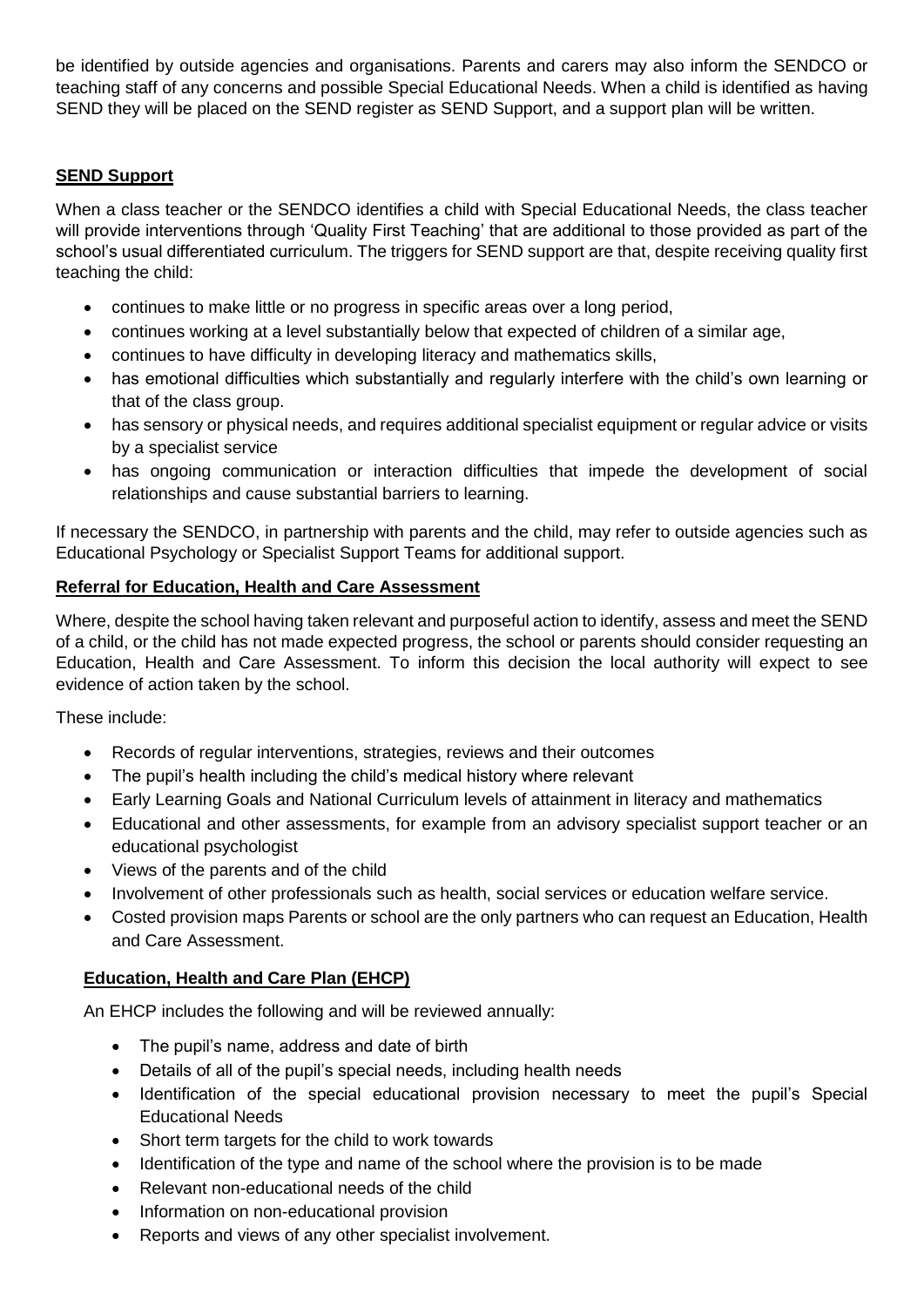All children with EHCP will have short-term targets set for them that have been established after consultation with parents, and the child. An EHCP will be reviewed annually and will last until the child is 25, or all targets are met.

## **Recording SEND**

Records are kept on all children with SEND, detailing steps taken to support them. Record files are kept by the SENDCO.

## **The SEND Register**

This is a file kept by the SENDCO. It indicates which children have SEND and what stage they are at. The SENDCO maintains the Register as a working document.

The Register will state the following

- Child's name
- Date of Birth
- Details of SEND
- Involvement of outside agencies

#### **Medical Register**

The head teacher maintains a copy of the Medical Register as the responsible person. Copies will be kept in the school office, easily accessible by first aiders and are available in other areas throughout school. The Medical Register may be amended throughout the year by the class teacher following consultation with the Head Teacher. The SENDCO will become involved should a child's medical attention present a barrier to their learning. Pupil Files are kept up to date by the SENDCO. Class Teachers will keep copies of support plans for reference and amending in their short-term planning files Transfer of Information will be the responsibility of the SENDCO.

### **Annual Reviews**

It is a statutory requirement for children with an EHCP to have an Annual Review. At Fishburn Primary School we hold annual reviews for children with an EHCP and reviews for those with SEND Support Plans happen whenever it is appropriate. As all children are individual, some outcomes may be shorter-term than others and may need reviewing more frequently. Parents/carers and other agencies, where appropriate, are invited to these. During these reviews, feedback is given about a child's progress and new outcomes are agreed where necessary

### **Staff Training**

The school makes an annual audit of training needs for all staff considering school priorities as well as personal and professional development. The school is allocated funding each year which it will use to meet identified needs. Particular support will be given to Newly Qualified Teachers and other new members of staff

#### **Policy Evaluation**

The implementation of this policy will be monitored by the head teacher and SENDCO. It will be reviewed annually.

When reviewing the success of this policy we will take into account:

- Progress of SEND children compared to non-SEND
- Standards reached by pupils with SEND
- The percentage of parents attending review meetings, including Annual Reviews
- The number of complaints received regarding SEND provision.

Through regular classroom observation we will also take into account: